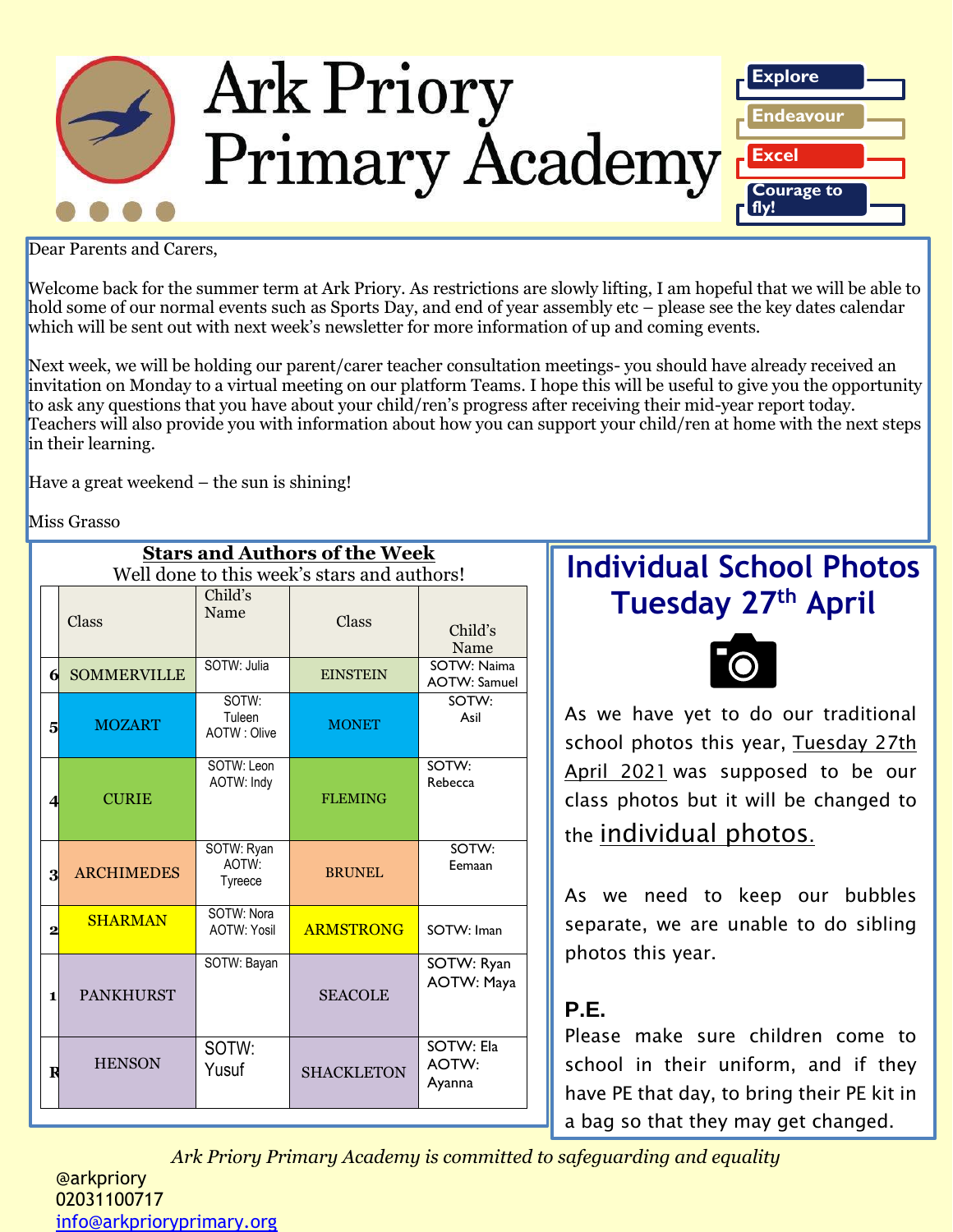

## **Get your child's voice heard and make a difference**

The Children's Commissioner for England, Dame Rachel de Souza, is launching a once-in-a-generation review of children's lives.

It's called 'The Childhood Commission' and it will identify the barriers preventing children reaching their full potential and propose policy solutions to address them.

At its heart is 'The Big Ask' – the largest ever consultation held with children. In this survey the Children's Commissioner is asking children and young people what they think is important for their future and what is holding young people back. The Children's Commissioner will use what children and young people tell her to show the Government what they think and what they need to live happier lives.

It's an exciting opportunity to help us think big and it's a chance for every child in England to have their voice heard.

[Find out more and take part](https://www.childrenscommissioner.gov.uk/thebigask)



I am delighted to announce that we have successfully achieved our 'Artsmark Silver Award'. Arts Council England made the following comments about our submission which reflects our work within the arts at Ark Priory over the last few years:

*You clearly have a firm commitment to providing rich arts and cultural opportunities for your pupils, and this is having a positive impact on pupils' self-esteem and confidence. We commend your commitment to continuing to offer the children opportunities to participate in interactive, online singing assemblies and choir during 'Music Wednesdays', hosted by music specialists throughout the school closures due to the pandemic. You've also utilised online resources produced by arts and culture organisations, such as The National Theatre, as part of your remote learning offer. A wide range of extra-curricular clubs, led by your teachers, are planned to include pupils' interests, and these are enriching children's learning. You have wisely capitalised on the ballroom and Latin dancing skills of your head teacher, who has taught a unit as part of the P.E. curriculum; as well as the talents of your professional pianist and composer school governor, who has performed for children and led workshops. Growing opportunities to watch the work of arts professionals, such as the Shakespeare Globe Company and the London College of Music, have engaged and inspired both children and staff.*

A huge thank you to Mr Conard for all his hard work in collecting the evidence and writing the report for our submission, and a big well done to the entire Ark Priory community for their contributions.

@arkpriory 02031100717 [info@arkprioryprimary.org](mailto:info@arkprioryprimary.org)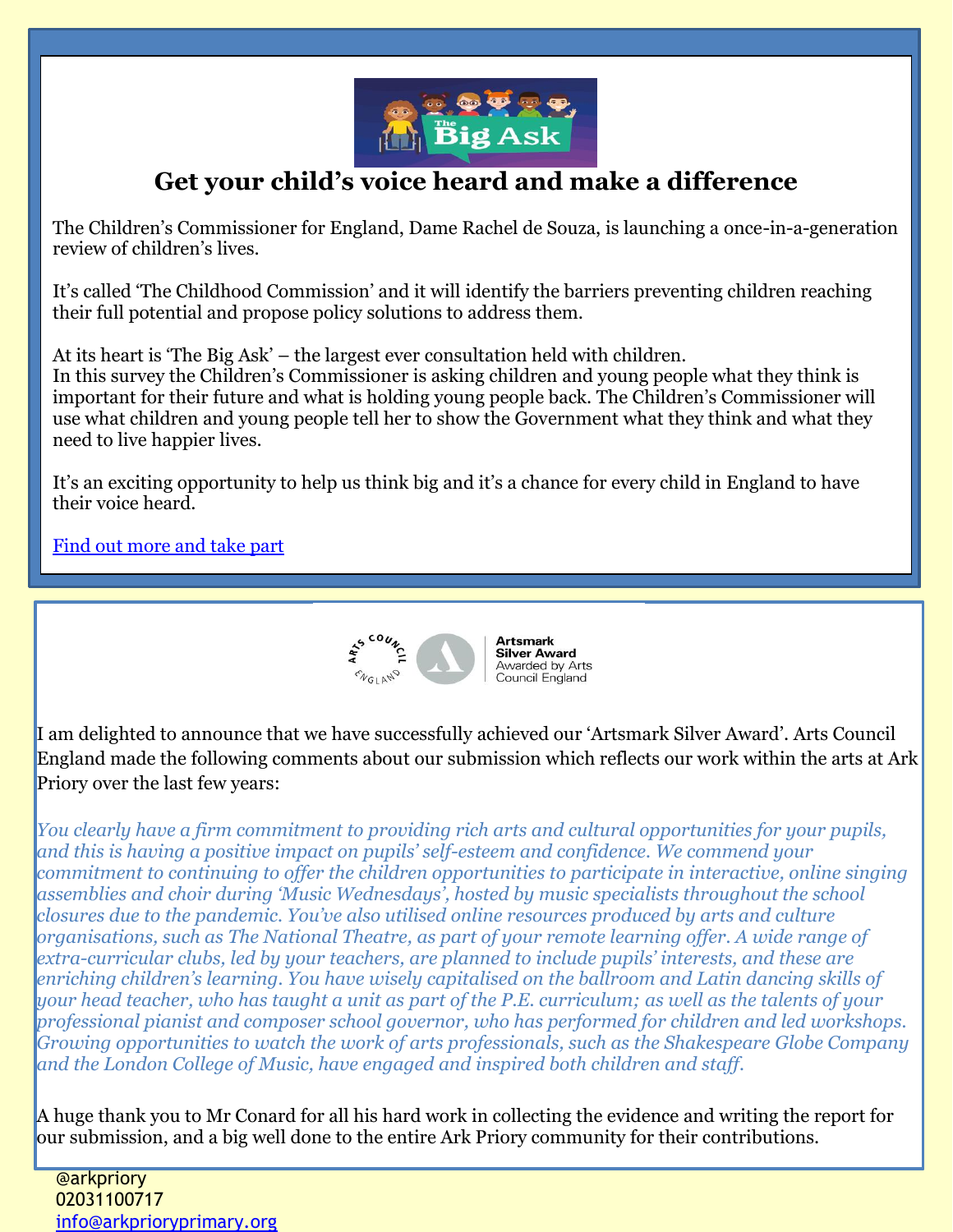# **Online safety guidance for parents**

Please click on the link below to read guidance for parents on appropriate ages for different online platforms and key information about important online safety.

<https://www.policedsc.com/security-advice/safeguarding>

# **Swimming this term**

Unfortunately, not all pupils will be able to have swimming lessons this academic year due to the closure of the pool because of the pandemic. The timetable has changed for the summer term.

| Day      | Summer 1      | Summer 2  |
|----------|---------------|-----------|
| Tuesday  | Shackleton    | Seacole   |
| Thursday | <b>Henson</b> | Pankhurst |
| Thursday | Armstrong     | Sharman   |

## **Notices from APPAA\***

**Follow us on Twitter @APPAA\_ArkPriory Contact us at appaacommittee@gmail.com** \*APPAA is ARK Priory's Parents' Association, run by the school's parents and carers to **raise funds, hold events, and bring our academy community together**. All Ark Priory parents and carers **are automatically members** of the association because you are members of the community.

### **APPAA Open Meeting - MON 26 APRIL 8.30PM VIA ZOOM Find out more about your Parent Association - ALL WELCOME!**

APPAA is pleased to host a virtual get together on Mon 26 April at 8.30PM. Please join to find out more about the Ark Priory Primary Academy Association, our aims for strengthening our community and our fundraising initiatives, as we strive to bounce back as we all come out of lockdown. Everyone is welcome to join to find out more, share ideas, and get involved!

Join Zoom Meeting <https://us02web.zoom.us/j/81730970475?pwd=amxxc1RDWHBnR3RCbFJFcmJkYktoQT09>

> Meeting ID: 817 3097 0475 Passcode: 773608

*Ark Priory Primary Academy is committed to safeguarding and equality*  @arkpriory 02031100717 [info@arkprioryprimary.org](mailto:info@arkprioryprimary.org)